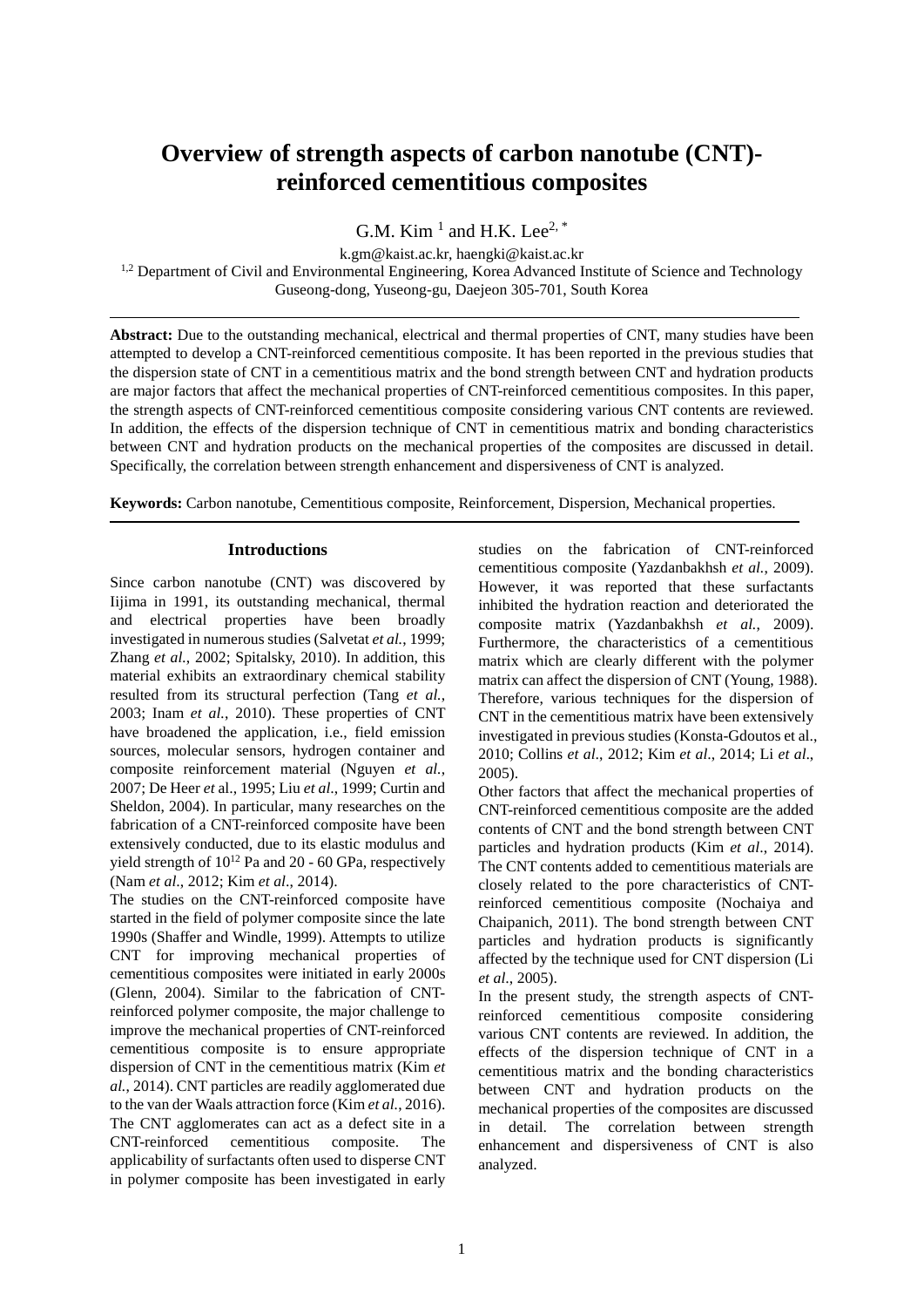# **Dispersion techniques of CNT**

# **Ultrasonication**

Ultrasonication is a representative technique often used to physically disperse CNTs into an aqueous solution (Zou *et al*., 2015). The line voltage during ultrasonication process is converted to mechanical vibration (Zou *et al*., 2015). The transfer of the vibration into the aqueous solution is achieved by the probe that creates pressure waves (Zou *et al*., 2015). During this process, microscopic bubbles are formed and collapsed. This generates countless shock waves which lead local shear on the end of CNT bundles and creates a gap between the particles (Hielscher, 2006; Konsta-Gdoutos *et al*., 2010; Vaisman *et al*., 2006). For the fabrication of CNT-reinforced cementitious composite, CNTs are put into water, the solution is then sonicated to disperse them, and the solution is thereafter mixed with cementitious materials (Makar and Beaudoin, 2004). Konsta-Gdoutos *et al*. reported that ultrasonication energy more than 70 Pa was needed to properly disperse CNT (Konsta-Gdoutos *et al*., 2010). Meanwhile, a serious damage on CNT particles can easily occur, when the period of the treatment is too long (Lu *et al*., 1996). Therefore, the ultrasonication treatment should be carefully applied.

# **Admixtures**

Various surfactants have been successfully applied to disperse CNT in a polymer matrix. (Vaisman *et al*., 2006; Rastogi *et al*., 2008). However, the surfactants such as anionic sodium dodecyl sulfate (SDS) is not compatible with cementitious matrix. (Sobolkina *et al*., 2012). Yazdanbakhsh *et al*. reported that the hydration reaction was inhibited by these surfactants, which in turn deteriorated the matrix of the CNT-reinforced cementitious composite (Yazdanbakhsh *et al*. 2009). Furthermore, despite the fact that these surfactants can improve the dispersion state of CNT in aqueous solution, the surfactants can react with the cementitious materials, leading to re-agglomeration of CNT (Yazdanbakhsh *et al*. 2009). Therefore, the applicability of chemical agents often used in cement industry has been investigated to disperse CNT in the cementitious matrix without causing significant adverse effects. Collins *et al*. investigated the applicability of the chemical admixtures such as air entrainer, styrene butadiene rubber, polycarboxylates that have been conventionally used in cement industry (Collins *et al*., 2012) and reported that polycarboxylate-type superplasticizer was effective to disperse CNT in cementitious matrix, because of its long lateral ether chains leading steric repulsion (Collins *et al*., 2012). In addition, it was reported that nonionic polyoxythylene(23) laurylether, the mixture of sodium dodecyl benzene sulfonate (SDBS) and Triton X-100 (TX10), methylcellulose, pluronic F-127 were effective to disperse CNT in the cementitious

matrix without negative effect (Sobolkina *et al*., 2012; Luo *et al*., 2009; Li *et al*., 2005; Parveen *et al*., 2015).

#### **Silica fume**

Silica fume contributes to the improvement of CNT dispersion in a cementitious matrix (Kim *et al*., 2014). In a number of studies, the use of silica fume has been adopted to disperse carbon fiber in the cementitious matrix (Fu and Chung, 1996). This material with spherical shape can be inserted between carbon fibers, via ball-bearing effect that can increase the distance between them (Fu and Chung, 1996). Similarly, it has been reported in several studies that silica fume can physically contribute to the improvement of CNT dispersion (Kim *et al*., 2014). Kim *et al*. observed via SEM image analysis that the added silica fume to CNT-reinforced cementitious composite maintained the spherical shape at 24 hrs and this material introduced into CNT agglomerates, reducing the size of the agglomerates (Kim *et al*., 2014). It is well known that the pozzolanic reaction of silica fume initiates after 3 days (Poon *et al*., 2006). That is, the spherical shape of silica fume is maintained and physically contributes to the CNT dispersion, since the dissolution of this material does not occur during mixing and casting process of the composite (Kim *et al*., 2014).

#### **Modification of CNT**

The surface modification methods for improving CNT dispersion include the addition of polar impurities on the surface of CNT such as OH or COOH end groups, decoration using polymer, wrapping CNT with nonlinear polymers, growing polymer chains on the surface of CNT, and annealing (Musso *et al*., 2009; Szleifer and Yerushalmi-Rozen, 2005; O'Connell *et al*., 2001; Bandyopadhyaya *et al*., 2002; Cui *et al*., 2004). The formulation of functionalized CNT with acid treatment has been most widely applied in many studies (Li *et al*., 2005; Cwirzen *et al*., 2008; Nasibulina *et al*., 2012; Kang *et al*., 2015). Li *et al*. modified the surface of CNT using  $H_2SO_4$  and  $HNO_3$ , thereby creating carboxylic acid groups on the surface of CNT and reported that the modified CNT was effectively dispersed in the cementitious matrix (Li *et al*., 2005). The carboxylic acid group created on the surface of CNT reduces the contact angle in water, thereby increasing the wettability of CNT. The increase in the wettability of CNT improves its dispersion (Cwirzen *et al*., 2008). Cwirzen *et al*. reported that the functionalized CNT particles in the aqueous solution with a polyacrylic polymer were well dispersed and remained this condition for 2 months (Cwirzen *et al*., 2008). However, the dispersion of the functionalized CNT can be affected by the present of  $Ca<sup>2+</sup>$  ions. The functionalized groups can react with  $Ca<sup>2+</sup>$  ions and lead the re-agglomeration of CNT when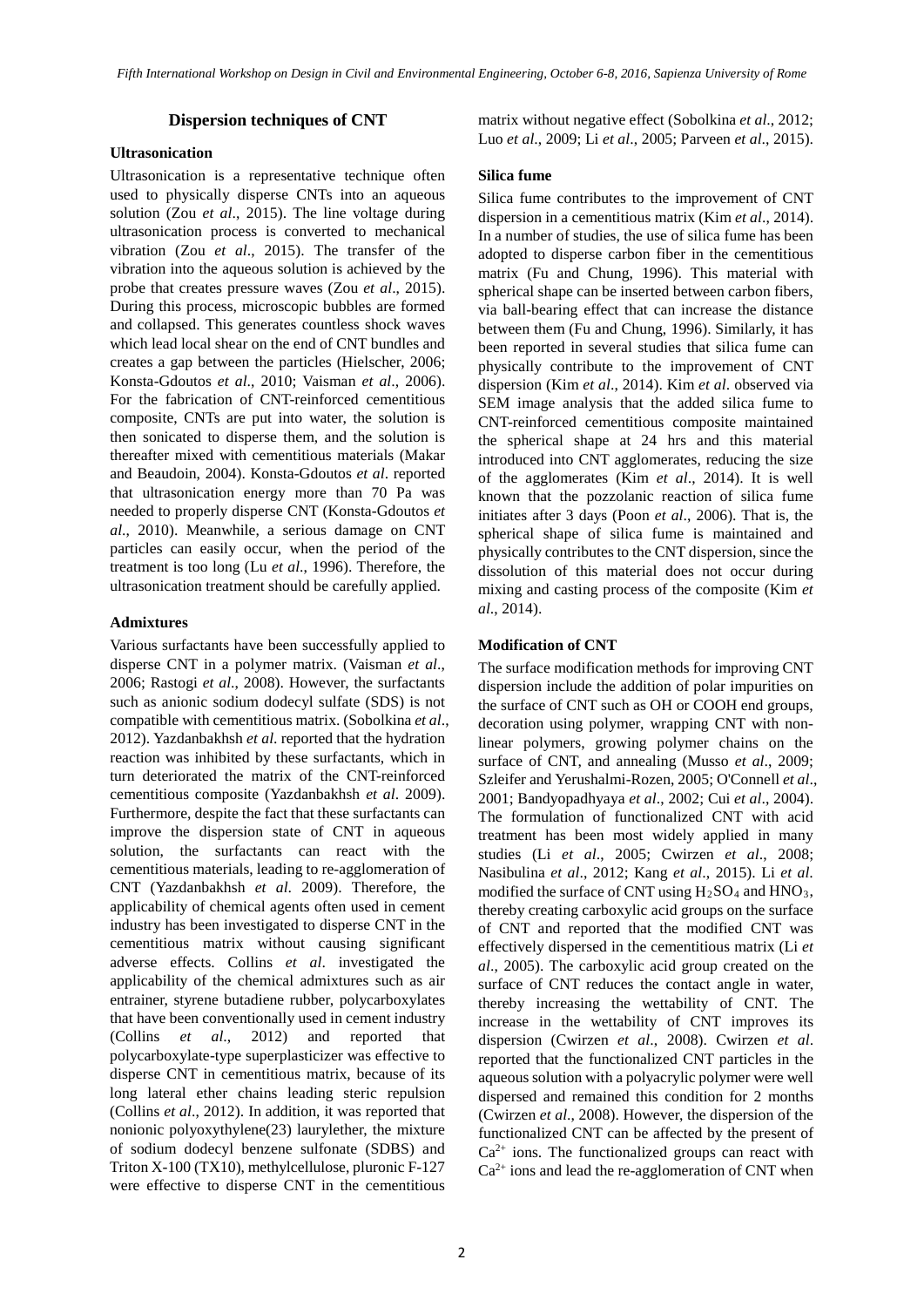they were mixed with Ca-rich cementitious materials (Nasibulina *et al*., 2012).

Meanwhile, Musso *et al*. proposed the annealing treatment of CNT to improve the dispersion of CNT in the cementitious matrix (Musso *et al.*, 2009). Chemical vapor deposition (CVD) technique that is most widely used to produce a large amount of CNT with low-cost leads significant lattice defects on CNT particles, which induces curling and agglomeration of them (Musso *et al*., 2009). This condition of CNT is responsible for poor dispersion of it (Thostenson *et al*., 2001). Musso *et al*. reported that the annealing treatment reduced the lattice defects on the surface of CNT and straightened it. This led to the mitigation of the agglomeration, improving the dispersion of CNT (Musso *et al*., 2009).

# **Mechanical properties of CNT-reinforced cementitious composites**

The mechanical properties of CNT-reinforced cementitious composite are determined by dispersion state of CNT in the matrix and bond strength between CNT and hydration products (Kim *et al*., 2014). CNT agglomerates entrap a large amount of water due to its high aspect ratio when CNT in a cementitious matrix is poorly dispersed (Kim *et al*., 2016). The site of the entrapped water forms pores in the composite matrix, after evaporation of the water. These pores are responsible for the reduction in the mechanical properties of CNT-reinforced cementitious composite (Collins *et al*., 2012).

Meanwhile, the mechanical properties of CNTreinforced cementitious composite could not be improved, when CNT is well-dispersed in the cementitious matrix. This is attributed to that the techniques applied to disperse CNT can significantly affect the bonding characteristics between CNT and cementitious matrix (Kim *et al*., 2014). Cwirzen *et al*. reported that the polyacrylic acid polymer surfactant had a negative effect on the bond strength between CNT and hydration products, despite that the use of the surfactant clearly improved the dispersion of CNT in the cementitious matrix (Cwirzen *et al*. 2009). Consequently, the compressive strength of CNTreinforced cementitious composite in that study was similar to cement paste without CNT (Cwirzen *et al*. 2009). It has been stated in previous studies that the cover of surfactants on the surface of CNT inhibits the bonding between CNT and hydration products (Nasibulina *et al*. 2012; Luo *et al*., 2009; Konsta-Gdoutos *et al*., 2010). However, the effect of surfactant on the bond strength can be changed with a type of surfactant used for dispersion of CNT. Luo *et al*. reported that the surfactant mixture of SDBS and Triton X-100 contributed to the dispersion of CNT, which in turn improved the compressive strength of CNT-reinforced cementitious composite by 20.8%

(Luo *et al*., 2009). Parveen *et al*. also reported that the compressive strength of CNT-reinforced cementitious composite was improved by 19.0 % when Pluronic F-127 surfactant was used for the dispersion of CNT (Parveen *et al*., 2015).

Up to date, one of the most effective methods for improving the mechanical properties of CNTreinforced cementitious composite reported in previous studies is to use the functionalized CNT particles, which are formulated with acid treatment (Li *et al*., 2005; Nasibulina *et al*., 2012; Musso *et al*., 2009; Kang *et al*., 2015; Cwirzen *et al*., 2008). The surface-modified CNT with functional groups can chemically react with hydration products, improving the bond strength between the CNT and the hydration products. Li *et al*. produced the acid-treated CNT with carboxylic acid group and reported that the chemical interaction between the carboxylic acid group of the CNT and hydration products such as C-S-H and Ca(OH)2 occurred (Li *et al*., 2005). The interaction possibly enhanced bonding between CNT and cementitious matrix, thereby improving the transfer of stress in the composite matrix. Consequently, the mechanical properties of the composite such as flexural and compressive strength increased (Li *et al*., 2005; Cwirzen *et al*., 2008; Kang *et al*., 2015).

Meanwhile, carboxylated carbonaceous fragments (CCFs) that possibly react with hydration products can be formed during acid treatment process (Nasibulina *et al*. 2012). The reaction products between CCFs and hydrates do not contribute to an improvement of the mechanical properties of CNT-reinforced cementitious composites (Nasibulina *et al*. 2012). That is, CCFs on the surface of functionalized CNT inhibits the chemical reaction between the functional group of and hydration products. Nasibulina *et al*. reported that the use of acetone removed the CCFs on the surface of CNT treated with acid. In that study, the compressive strength of the cementitious composite with the functionalized CNT was improved by more than 60% (Nasibulina *et al*. 2012).

The period of ultrasonication can affect the mechanical properties of CNT-reinforced cementitious composites. Sobolkina *et al*. reported that the length of CNT was shortened when the period of ultrasonication is too long, thereby deteriorating bonds between CNT and adjacent C-S-H phases and inhibiting to bridge among void spaces (Sobolkina *et al*. 2012). Konsta-Gdoutos *et al*. reported that long CNT (10-100 nm) was more effective to enhance the mechanical properties of CNT-reinforced cementitious composite compared to short CNT (10-30 nm) (Konsta-Gdoutos *et al*., 2010).

In some studies, pozzolanic materials of hundreds nm in size were used to improve the bond strength between CNT and hydration products (Kim *et al*., 2014). Kim *et al*. used a silica fume in the range of 10- 500nm as a dispersion agent of CNT (Kim *et al*., 2014).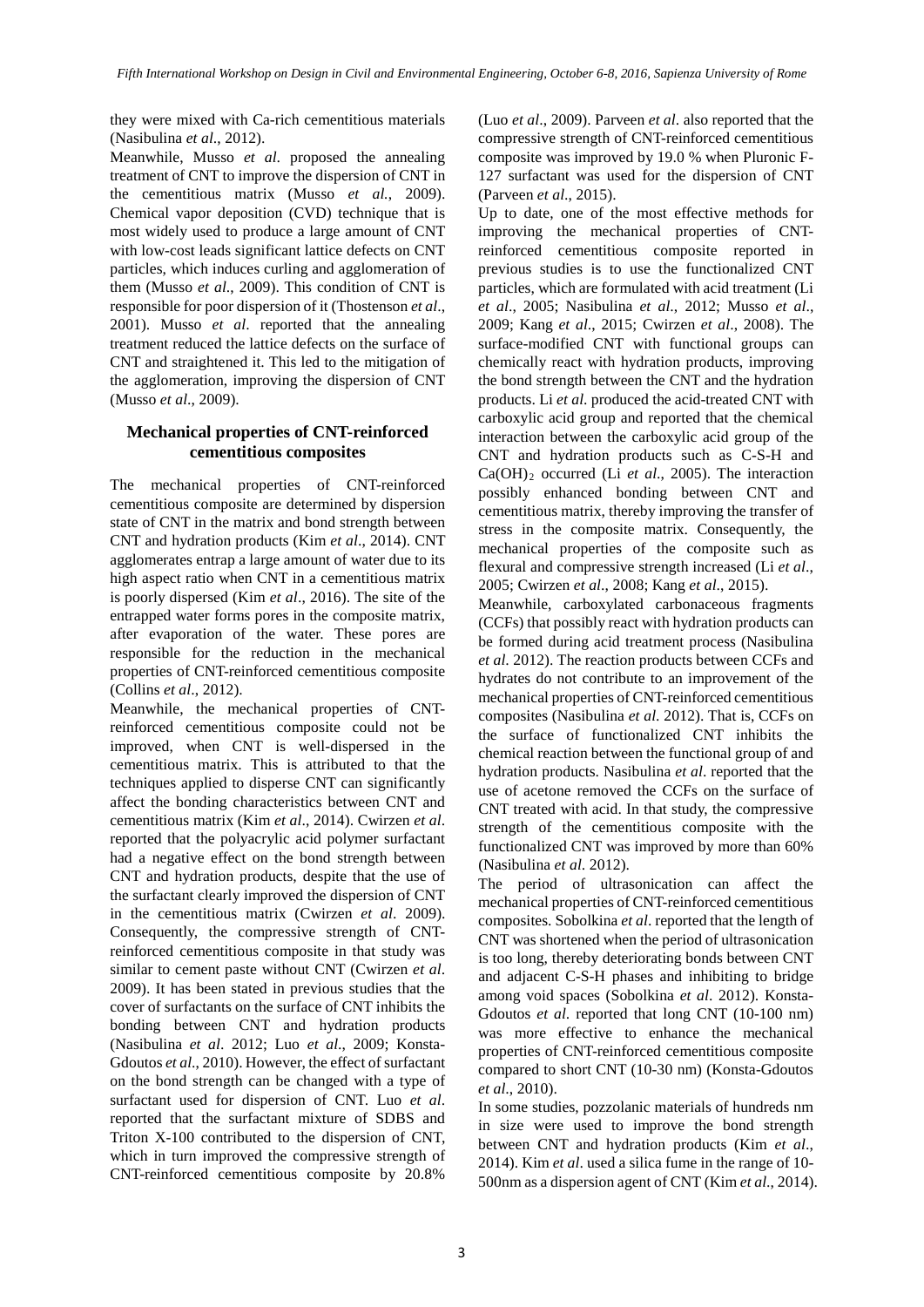In that study, the pozzolanic reaction of the silica fume introduced into CNT agglomerates improved the bond strength. This is possibly attributed to that the silica fume introduced into CNT agglomerates acts as an anchor between the agglomerates and hydration products (Kim *et al*., 2014).

The added content of CNT can also affect the mechanical properties of CNT-reinforced cementitious composites. It is well known that the percolation threshold value of CNT is in the range of 0.3-0.6 wt%, which significantly decreases the electrical resistivity of CNT-reinforced cementitious composite. In contrast, in previous studies, the appropriate contents of CNT to improve the mechanical properties of CNT-reinforced cementitious composite are approximately 0.05-0.5 wt% (Cwirzen *et al*., 2008; Nasibulina *et al*., 2012; Luo *et al*., 2009; Kumar *et al*., 2011; Bharj, 2015; Sobolkina *et al*., 2012; Parveen *et al*., 2015; Kang *et al*., 2015; Konsta-Gdoutos *et al*., 2010; Hamzaoui *et al*., 2014; Kim *et al*., 2014; Morsy *et al*., 2011). Morsy *et al*. stated that CNT wrapped cement grains, leading to the segregation of the cement grains from the reaction process when a large amount of CNT content used. That is, CNT particles attached on the surface of cement grains possibly decreases the bond strength among hydration products, when a large amount of CNT is added (Morsy *et al*., 2011).

# **Acknowledgements**

This research was supported by the National Research Foundation of Korea (NRF) grant funded by the Korean government (Ministry of Science, ICT & Future Planning) (2015R1A2A1A10055694) and also supported by a grant (15CTAP-C098086-01) from Technology Advancement Research Program (TARP) Program funded by Ministry of Land, Infrastructure and Transport of Korean government.

# **References**

- Bandyopadhyaya, R., Nativ-Roth, E., Regev, O., Yerushalmi-Rozen, R. (2002) Stabilization of individual carbon nanotubes in aqueous solutions. *Nano Letters*, Vol. 2(1), pp. 25-28.
- Bharj, J. (2015) Experimental study on compressive strength of cement-CNT composite paste. *Indian Journal of Pure & Applied Physics*, Vol. 52(1), pp. 35-38.
- Collins, F., Lambert, J., Duan, W. H. (2012) The influences of admixtures on the dispersion, workability, and strength of carbon nanotube– OPC paste mixtures. *Cement and Concrete Composites*, Vol. 34(2), pp. 201-207.
- Cui, J., Wang, W., You, Y., Liu, C., Wang, P. (2004) Functionalization of multiwalled carbon nanotubes by reversible addition fragmentation

chain-transfer polymerization. *Polymer*, Vol. 45(26), pp. 8717-8721.

- Curtin, W. A. and Sheldon, B. W. (2004) CNTreinforced ceramics and metals. *Materials Today*, Vol. 7(11), pp. 44-49.
- Cwirzen, A., Habermehl-Cwirzen, K., Penttala, V. (2008) Surface decoration of carbon nanotubes and mechanical properties of cement/carbon nanotube composites. *Advances in Cement Research*, Vol. 20(2), pp. 65-74.
- Cwirzen, A., Habermehl-Cwirzen, K., Nasibulin, A. G., Kaupinen, E. I., Mudimela, P. R., Penttala, V. (2009) SEM/AFM studies of cementitious binder modified by MWCNT and nano-sized Fe needles. *Materials Characterization*, Vol. 60(7), pp. 735-740.
- De Heer, W. A., Chatelain, A., Ugarte, D. (1995) A carbon nanotube field-emission electron source. *Science*, Vol. 270(5239), pp. 1179-1180.
- Fu, X. and Chung, D. D. L. (1996) Self-monitoring of fatigue damage in carbon fiber reinforced cement. *Cement and Concrete Research*, Vol. 26(1), pp. 15-20.
- Glenn, J. (2004) Nanotechnology in Concrete: State of the Art and Practice. *Chemical Physics Letters*, Vol. 392, pp. 242-248.
- Hamzaoui, R., Guessasma, S., Mecheri, B., Eshtiaghi, A. M., Bennabi, A. (2014) Microstructure and mechanical performance of modified mortar using hemp fibres and carbon nanotubes. *Materials and Design*, Vol. 56, pp. 60-68.
- Hielscher, T. (2006) Ultrasonic production of nanosize dispersions and emulsions. *Proceedings of 1st Workshop on NanoTechnology Transfer in Europe*, TIMA Editions, Grenoble, France, pp. 138–143.
- Inam, F., Yan, H., Reece, M. J., Peijs, T. (2010) Structural and chemical stability of multiwall carbon nanotubes in sintered ceramic nanocomposite. *Advances in Applied Ceramics*, Vol. 109(4), pp. 240-247.
- Kang, S. T., Seo, J. Y., Park, S. H. (2015) The Characteristics of CNT/Cement Composites with Acid-Treated MWCNTs. *Advances in Materials Science and Engineering*, Vol. 2015.
- Kim, H. K., Nam, I. W., Lee, H. K. (2014) Enhanced effect of carbon nanotube on mechanical and electrical properties of cement composites by incorporation of silica fume. *Composite Structures*, Vol. 107, pp. 60-69.
- Kim, G. M., Naeem, F., Kim, H. K., Lee, H. K. (2016) Heating and heat-dependent mechanical characteristics of CNT-embedded cementitious composites. *Composite Structures*, Vol. 136, pp. 162-170.
- Konsta-Gdoutos, M. S., Metaxa, Z. S., Shah, S. P. (2010) Highly dispersed carbon nanotube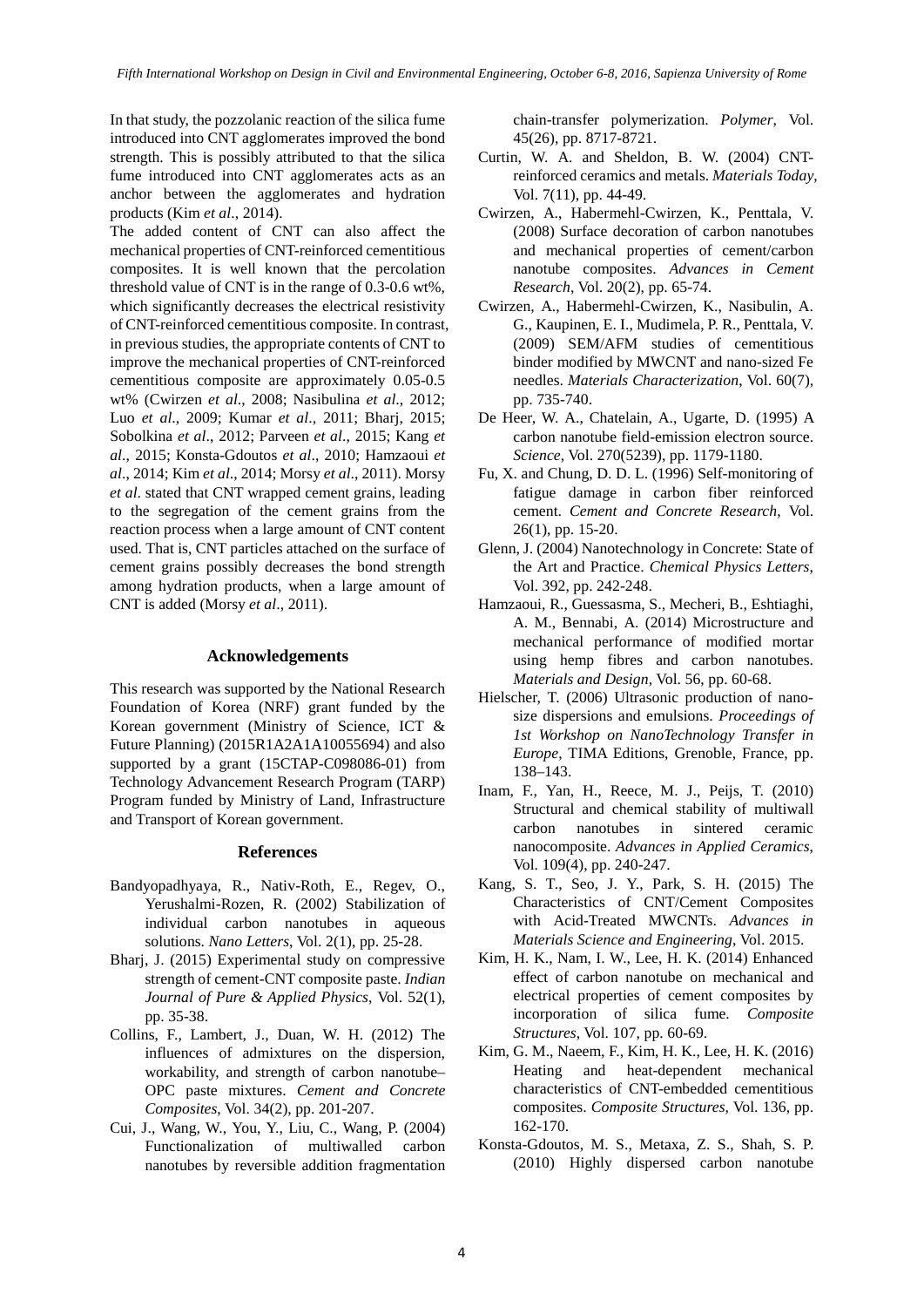reinforced cement based materials. *Cement and Concrete Research*, Vol. (7), pp. 1052-1059.

- Kumar, S., Kolay, P., Malla, S., Mishra, S. (2011) Effect of multiwalled carbon nanotubes on mechanical strength of cement paste. *Journal of Materials in Civil Engineering*, Vol. 24(1), pp. 84-91.
- Li, G. Y., Wang, P. M., Zhao, X. (2005) Mechanical behavior and microstructure of cement composites incorporating surface-treated multiwalled carbon nanotubes. *Carbon*, Vol. 43(6), pp. 1239-1245.
- Liu, C., Fan, Y.Y., Liu, M., Cong, H.T., Cheng, H.M., Dresselhaus, M.S. (1999) Hydrogen storage in single-walled carbon nanotubes at room temperature. *Science*, pp. 286(5442), pp. 1127- 1129.
- Lu, K. L., Lago, R. M., Chen, Y. K., Green, M. L. H., Harris, P. J. F., Tsang, S. C. (1996) Mechanical damage of carbon nanotubes by ultrasound. *Carbon*, Vol. 34(6), pp. 814-816.
- Luo, J., Duan, Z., Li, H. (2009) The influence of surfactants on the processing of multi-walled carbon nanotubes in reinforced cement matrix composites. *Physica Status Solidi (a)*, Vol. 206(12), pp. 2783-2790.
- Makar, J. M. and Beaudoin, J. J. (2004) Carbon nanotubes and their application in the construction industry. *Special Publication-Royal Society of Chemistry*, Vol. 292, pp. 331-342.
- Morsy, M. S., Alsayed, S. H., Aqel, M. (2011) Hybrid effect of carbon nanotube and nano-clay on physico-mechanical properties of cement mortar. *Construction and Building Materials*, Vol. 25(1), pp. 145-149.
- Musso, S., Tulliani, J. M., Ferro, G., Tagliaferro, A. (2009) Influence of carbon nanotubes structure on the mechanical behavior of cement composites. *Composites Science and Technology*, Vol. 69(11), pp. 1985-1990.
- Nam, I. W., Kim, H. K., Lee, H. K. (2012) Influence of silica fume additions on electromagnetic interference shielding effectiveness of multiwalled carbon nanotube/cement composites. *Construction and Building Materials*, Vol. 30, pp. 480-487.
- Nasibulina, L. I., Anoshkin, I. V., Nasibulin, A. G., Cwirzen, A., Penttala, V., Kauppinen, E. I. (2012) Effect of carbon nanotube aqueous dispersion quality on mechanical properties of cement composite. *Journal of Nanomaterials*, Vol. 2012, 35.
- Nguyen, L. H., Phi, T. V., Phan, P. Q., Vu, H. N., Nguyen-Duc, C., Fossard, F. (2007). Synthesis of multi-walled carbon nanotubes for NH 3 gas detection." *Physica E: Low-dimensional Systems and Nanostructures*, Vol. 37(1), pp. 54-57.
- Nochaiya, T. and Chaipanich, A. (2011) Behavior of multi-walled carbon nanotubes on the porosity and microstructure of cement-based materials. *Applied Surface Science*, Vol. 257(6), pp. 1941- 1945.
- O'Connell, M. J., Boul, P., Ericson, L. M., Huffman, C., Wang, Y., Haroz, E., Smalley, R. E. (2001) Reversible water-solubilization of single-walled carbon nanotubes by polymer wrapping. *Chemical Physics Letters*, Vol. 342(3), pp. 265- 271.
- Parveen, S., Rana, S., Fangueiro, R., Paiva, M. C. (2015) Microstructure and mechanical properties of carbon nanotube reinforced cementitious composites developed using a novel dispersion technique. *Cement and Concrete Research*, Vol. 73, pp. 215-227.
- Rastogi, R., Kaushal, R., Tripathi, S. K., Sharma, A. L., Kaur, I., Bharadwaj, L. M. (2008) Comparative study of carbon nanotube dispersion using surfactants. *Journal of Colloid and Interface Science*, 328(2), pp. 421-428.
- Salvetat, J. P., Bonard, J. M., Thomson, N. H., Kulik, A. J., Forro, L., Benoit, W., Zuppiroli, L. (1999) Mechanical properties of carbon nanotubes. *Applied Physics A*, Vol. 69(3), pp. 255-260.
- Shaffer, M. S. and Windle, A. H. (1999) Fabrication and characterization of carbon nanotube/poly (vinyl alcohol) composites. *Advanced Materials*, Vol. 11(11), pp. 937-941.
- Sobolkina, A., Mechtcherine, V., Khavrus, V., Maier, D., Mende, M., Ritschel, M., Leonhardt, A. (2012) Dispersion of carbon nanotubes and its influence on the mechanical properties of the cement matrix. *Cement and Concrete Composites*, Vol. 34(10), pp. 1104-1113.
- Spitalsky, Z., Tasis, D., Papagelis, K., Galiotis, C. (2010) Carbon nanotube–polymer composites: chemistry, processing, mechanical and electrical properties. *Progress in Polymer Science*, Vol. 35(3), pp. 357-401.
- Szleifer, I. and Yerushalmi-Rozen, R. (2005) Polymers and carbon nanotubes—dimensionality, interactions and nanotechnology. *Polymer*, Vol. 46(19), pp. 7803-7818.
- Tang, W., Santare, M. H., Advani, S. G. (2003) Melt processing and mechanical property characterization of multi-walled carbon nanotube/high density polyethylene (MWNT/HDPE) composite films. *Carbon*, Vol. 41(14), pp. 2779-2785.
- Thostenson, E. T., Ren, Z., Chou, T. W. (2001) Advances in the science and technology of carbon nanotubes and their composites: a review. *Composites science and technology*, Vol. 61(13), pp. 1899-1912.
- Vaisman, L., Wagner, H. D., Marom, G. (2006) The role of surfactants in dispersion of carbon